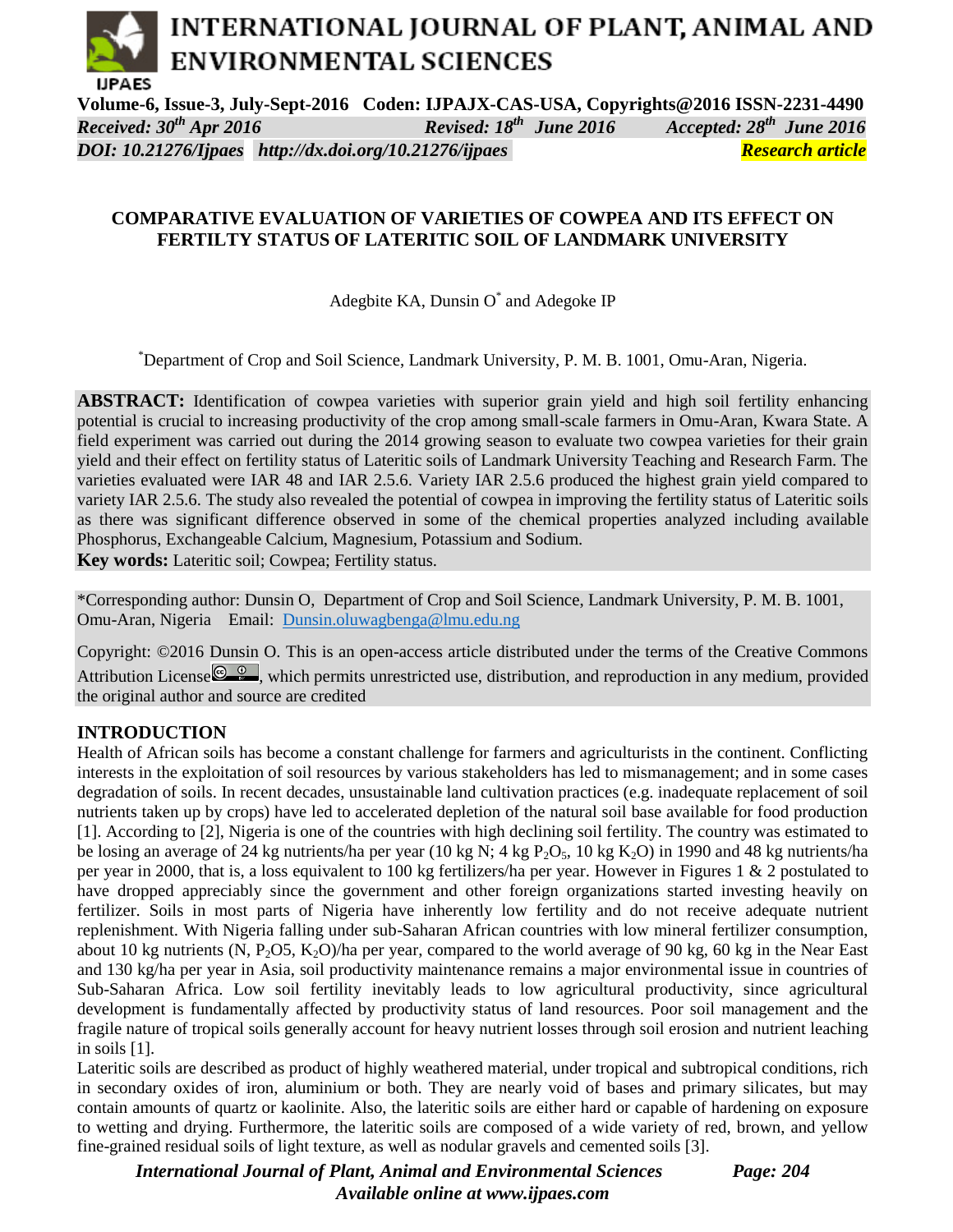The agricultural value of lateritic soils depends largely on the thickness of the overlying surface material. Those soils having concretionary layers below 50 cm depth were categorized to be moderately productive for paddy and other cereal crops. While in terms of physical and chemical properties the highly weathered lateritic soils were mostly rated poor for agriculture because of their compacted B-horizon which inhibits root penetration with relatively low moisture [4]. Red and lateritic soils are generally acidic and have low cation exchange capacity (CEC) and low to moderate base saturation [5]. These soils are dominated by kaolinite clay and rich in sesquioxides. Surface crusting, poor inherent fertility, P fixation, aluminium toxicity, soil erosion among others are the major constraints in these soils [6].

Cowpea is a dicotyledonous plant belonging to the family Fabaceae and sub-family, Fabiodeae. It is grown extensively in the low lands and mid-altitude regions of Africa (particularly in the dry savanna) sometimes as sole crop but more often intercropped with cereals such as sorghum or millet [7]. World production of cowpea was estimated to be 2.27 million tons of which Nigeria produces about 850,000 tonnes [8]. Cowpea like all other legumes also improves soil fertility by converting atmospheric nitrogen from the soil for its own use, which also benefits subsequent crops in rotation. It therefore cuts down the amount of nitrogen fertilizer that farmers have to purchase to apply to their fields to improve productivity. Cowpea is more tolerant of low fertility, due to its high rates of nitrogen fixation, effective symbiosis with mycorrhizae, and ability to better tolerate soils over a wide range of pH when compared to other popular grain legumes. Therefore, the primary objective of the research is to investigate the amount of nitrogen contributed to the lateritic soils of Landmark University Research Farm through fixation by cowpea, and to attempt to determine the nitrogen budget of the soils after cropping with cowpea.

In the course of the project, an assessment of the performance of two varieties of cowpea (IAR 48 and IAR 2.5.6) on the lateritic soils was made. The project site is situated in Omu-Aran some 88 kilometers South of Ilorin, capital of Kwara State and 16 km North-East of Otun Ekiti, in Ekiti State, Nigeria. It is located on Latitude 8.9<sup>0</sup> N and Longitude 5.16 $^{0}$  E. The town shares boundaries with Iloffa and Odo-Owa in the East, Ipetu-Igbomina and Arandun in the South, Oke-Onigbin in the West, Oko and Isanlu-Isin in the North-West respectively, all in Kwara state (Geography of Omu-Aran, 2007-2011). The climate of the area is tropical with pronounced wet and dry seasons and steady high temperatures. It receives a mean annual rainfall of 1,244 mm.

# **MATERIALS AND METHODS**

The planting material was sourced from Federal Department of Agriculture, Ilorin, Nigeria. Two cowpea varieties were acquired; IAR48 and IAR2.5.6 3.3.3. The planting was carried out on the  $12<sup>th</sup>$  of August 2014. The planting distance was 50 cm by 20 cm and the seed rate was 3 seeds per planting hole at a depth of 2.5 to 5 cm. The total land area for the experiment was 60  $m^2$ . Thinning out was done to approximately 2 plants per stand at two weeks after planting. The following growth parameters were measured every two weeks during the planting period. They include Plant height, Number of Leaves, Stem girth, pod length, Number of seeds per pod, number of pods per plant and average yield per plot.

Soil samples were collected from the experimental site before planting and after harvesting at a soil sampling depth of 0-15 cm. The soil samples were analyzed at the Crop and Soil Science laboratory, Landmark University, Omu-Aran, Kwara state, Nigeria. The particle size analysis was determined by the hydrometer method. Exchangeable calcium, magnesium, potassium and sodium were extracted with neutral normal ammonium acetate. Calcium and magnesium in the NH4OAc solution were determined by atomic absorption spectrophotometry, while K and Na were determined by flame photometry. Available phosphorus (Bray 1) was determined using Murphy and Riley (1962) reagent. Organic matter was determined by Walkey and Black method (Jackson 1958). Effective CEC was the summation of NH4OAc bases and KCl exchangeable Al and H [9,10]. The pH was determined with the glass electrode pH meter in soil: water and soil: KCl media, each of ratios 1:2.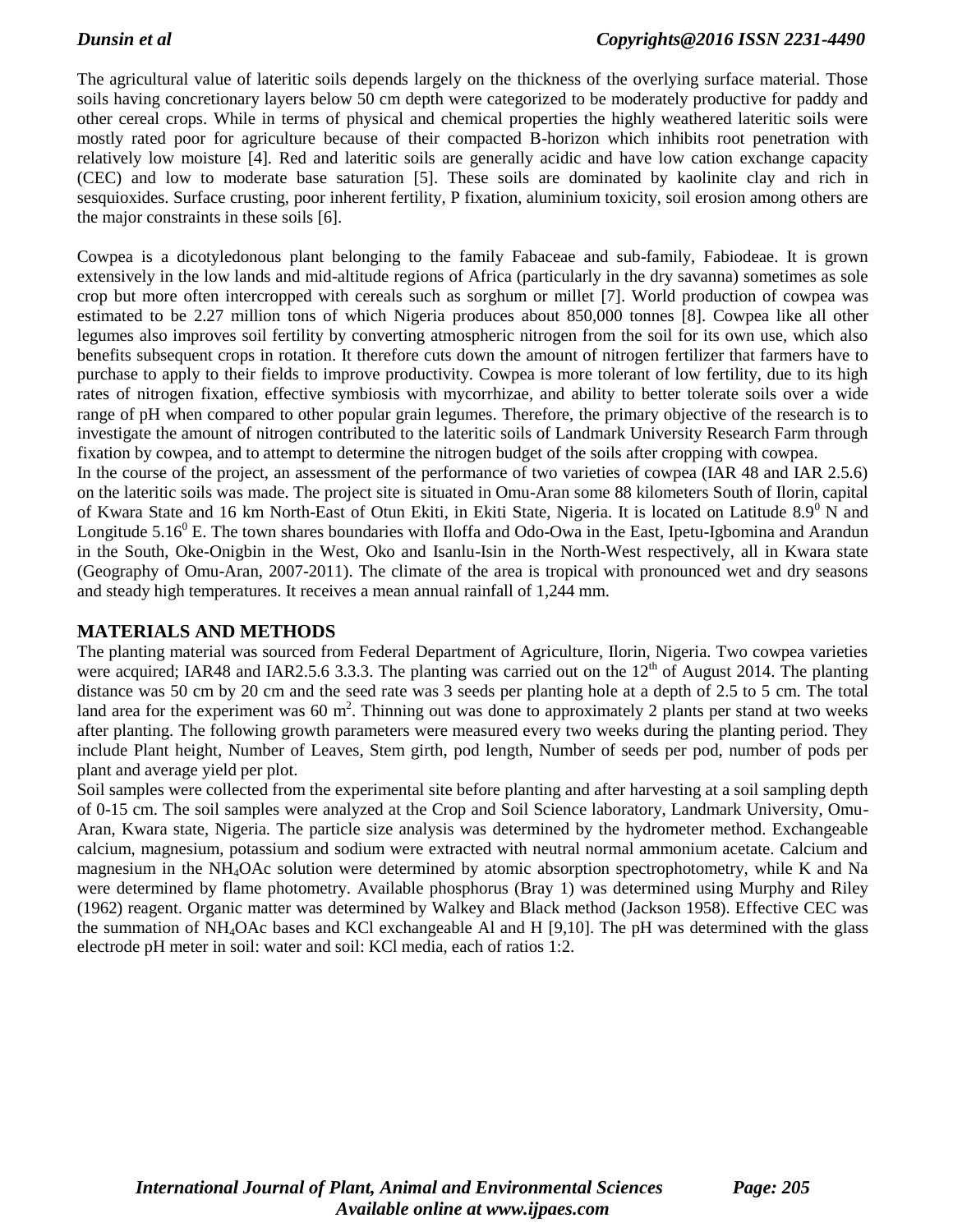# **RESULTS AND DISCUSSIONS**

### **Soil Physical and Chemical Properties before and after Harvesting**

|                    | <b>Soil Samples</b>    | T test                  |         |                     |  |
|--------------------|------------------------|-------------------------|---------|---------------------|--|
| <b>VARIABLE</b>    | <b>Before Planting</b> | <b>After Harvesting</b> | Value   | <b>SIGNIFICANCE</b> |  |
| Sand               | 97.96                  | 98.02                   | $-0.48$ | <b>NS</b>           |  |
| Silt               | 0.16                   | 0.17                    | $-0.16$ | <b>NS</b>           |  |
| Clay               | 1.88                   | 1.82                    | 0.52    | <b>NS</b>           |  |
| $pH H_2O$          | 5.28                   | 5.49                    | $-1$    | <b>NS</b>           |  |
| pH CaCl            | 4.12                   | 4.01                    | 1.39    | NS                  |  |
| $\%TN$             | 0.58                   | 0.36                    | 1.03    | <b>NS</b>           |  |
| $\%$ TC            | 2.07                   | 1.89                    | 0.65    | <b>NS</b>           |  |
| $\%$ OM            | 3.58                   | 3.25                    | 0.66    | NS                  |  |
| Av.Pmg/kg          | 3.96                   | 7.66                    | $-3.11$ | *                   |  |
| Ca                 | 5.88                   | 6.81                    | $-2.98$ | эk                  |  |
| Mg                 | 0.037                  | 0.115                   | $-5.69$ | **                  |  |
| K                  | 0.27                   | 0.42                    | $-2.89$ | ∗                   |  |
| Na                 | 1.17                   | 1.1                     | 0.76    | <b>NS</b>           |  |
| $Al+H$             | 2.56                   | 1.73                    | 1.45    | <b>NS</b>           |  |
| <b>CEC</b>         | 9.9                    | 10.16                   | $-0.38$ | <b>NS</b>           |  |
| Base<br>Saturation | 74.97                  | 83.29                   | $-1.85$ | <b>NS</b>           |  |

**Table 1: Table showing the physical and chemical properties before and after harvesting**

\*\*,\* Significant at 1% and 5% respectively

NS, represents Not Significant

|  |  |  | Table 2: Table showing the physical and chemical properties before and after harvesting |  |  |
|--|--|--|-----------------------------------------------------------------------------------------|--|--|
|  |  |  |                                                                                         |  |  |

| <b>VARIABLE</b>    | <b>Soil Samples</b>    | <b>T</b> test           |         |                     |
|--------------------|------------------------|-------------------------|---------|---------------------|
|                    | <b>Before Planting</b> | <b>After Harvesting</b> | Value   | <b>SIGNIFICANCE</b> |
| Sand               | 97.96                  | 98.02                   | $-0.48$ | <b>NS</b>           |
| Silt               | 0.16                   | 0.17                    | $-0.16$ | <b>NS</b>           |
| Clay               | 1.88                   | 1.82                    | 0.52    | <b>NS</b>           |
| $pH H_2O$          | 5.28                   | 5.49                    | $-1$    | <b>NS</b>           |
| pH CaCl            | 4.12                   | 4.01                    | 1.39    | <b>NS</b>           |
| $\%TN$             | 0.58                   | 0.36                    | 1.03    | <b>NS</b>           |
| $\%TC$             | 2.07                   | 1.89                    | 0.65    | <b>NS</b>           |
| $%$ OM             | 3.58                   | 3.25                    | 0.66    | <b>NS</b>           |
| Av.Pmg/kg          | 3.96                   | 7.66                    | $-3.11$ | $\ast$              |
| Ca                 | 5.88                   | 6.81                    | $-2.98$ | ×.                  |
| Mg                 | 0.037                  | 0.115                   | $-5.69$ | $**$                |
| K                  | 0.27                   | 0.42                    | $-2.89$ | *                   |
| Na                 | 1.17                   | 1.1                     | 0.76    | <b>NS</b>           |
| $Al+H$             | 2.56                   | 1.73                    | 1.45    | <b>NS</b>           |
| CEC                | 9.9                    | 10.16                   | $-0.38$ | <b>NS</b>           |
| Base<br>Saturation | 74.97                  | 83.29                   | $-1.85$ | NS                  |

\*\*,\* Significant at 1% and 5% respectively

NS, represents Not Significant

#### **Physical properties before Planting and After Harvesting**

The physical and chemical properties of the soil samples before and after harvesting are as shown in Table 1. Sand (97.96%) is the dominant fraction of the soil. Therefore the textural class of the pretreated soil is Sandy soil. There was no noticeable change in texture after harvesting as Table 2 above shows that sand, silt and clay are 98.02%, 0.17% and 1.82% respectively.

*International Journal of Plant, Animal and Environmental Sciences Page: 206 Available online at [www.ijpaes.com](http://www.ijpaes.com/)*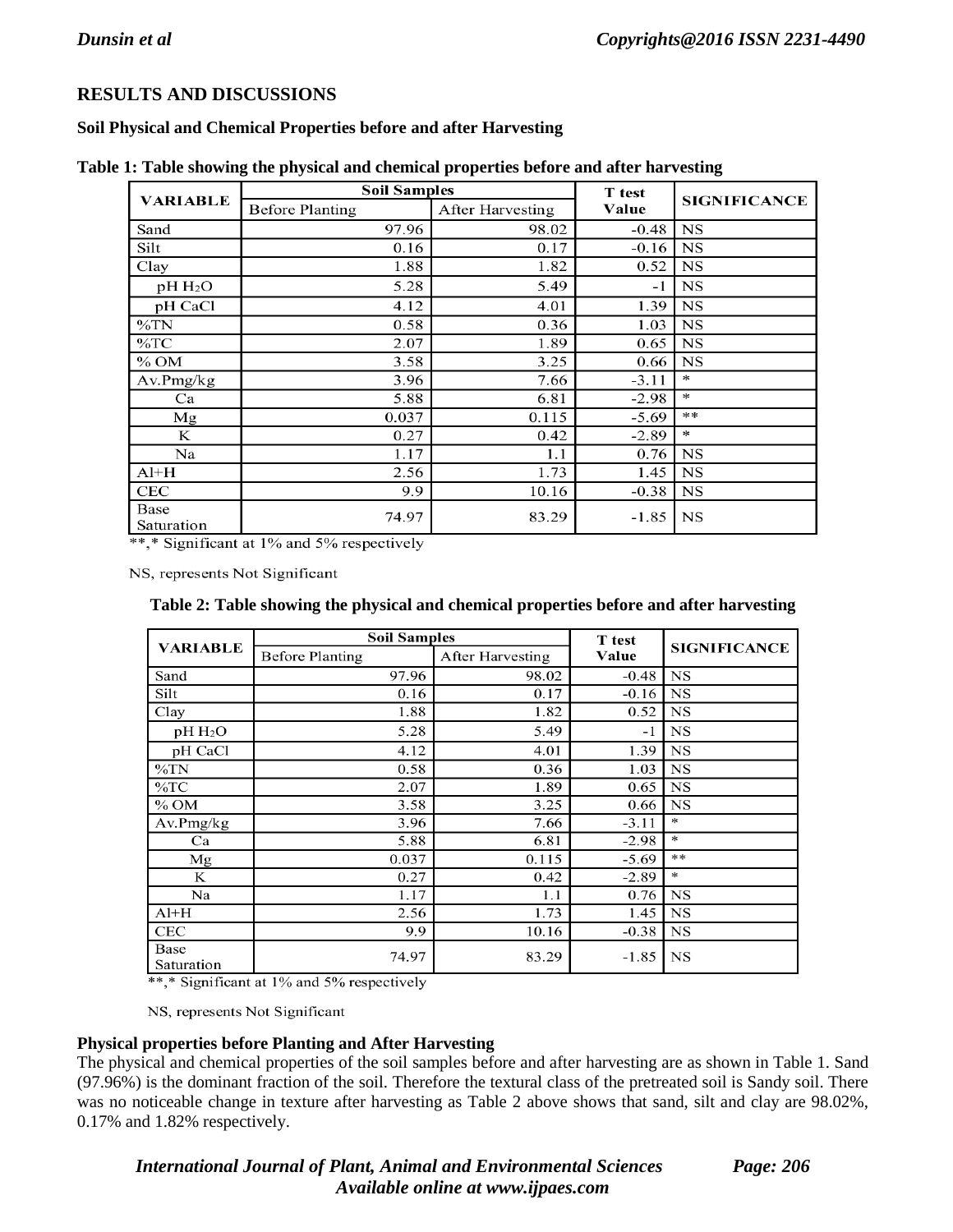### **Effect of Cowpea on the chemical properties of the soil before Planting and after Harvesting**

Significant differences were observed in available phosphorus, and exchangeable cations (calcium, magnesium, potassium and sodium). No significant differences were observed in other parameters.



**Figure 1: Significant differences between chemical properties of the soil before Planting and after Harvesting**

This agrees with previous studies as they give conflicting report on the contribution of cowpea to soil fertility, particularly to soil N status. For instance, [11] found that the yield of maize from previous cowpea and cotton plots was low when compared to maize yields from previous groundnut plots. In Australia, observed that soil could deteriorate in cowpea fields because of little or no N addition when cowpea tops were removed from the field. Tucker & Matlock also argued that cowpeas are soil depleting if the tops containing large amounts of major fertilizer elements are removed from the field. On the other hand, [12] reported in a review article that cowpea had a beneficial effect on a subsequent crop of maize in South Africa.

|                 | <b>VARIETY</b> |              |                     | <b>SIGNIFICANCE</b> |  |
|-----------------|----------------|--------------|---------------------|---------------------|--|
| <b>VARIABLE</b> | <b>IAR256</b>  | <b>IAR48</b> | <b>T</b> test VALUE |                     |  |
| AYPP            | 1.63           | 1.03         | 3.18                | $*$                 |  |
| <b>NOPPP</b>    | 10.00          | 7.67         | 3.50                | $*$                 |  |
| <b>NOSPP</b>    |                | 15.33        | -4.11               | $*$                 |  |
|                 | 15.23          | $7^{\circ}$  | $-717$              | $**$                |  |

**Table 3: Comparative evaluation of some Plant Parameters on two cowpea varieties (IAR256 and IAR48)**

\*\*, \* Significant at 1% and 5% respectively NS, Not Significant



**Figure 2: Comparative analysis of Yield parameters of two Cowpea varieties**

*International Journal of Plant, Animal and Environmental Sciences Page: 207 Available online at [www.ijpaes.com](http://www.ijpaes.com/)*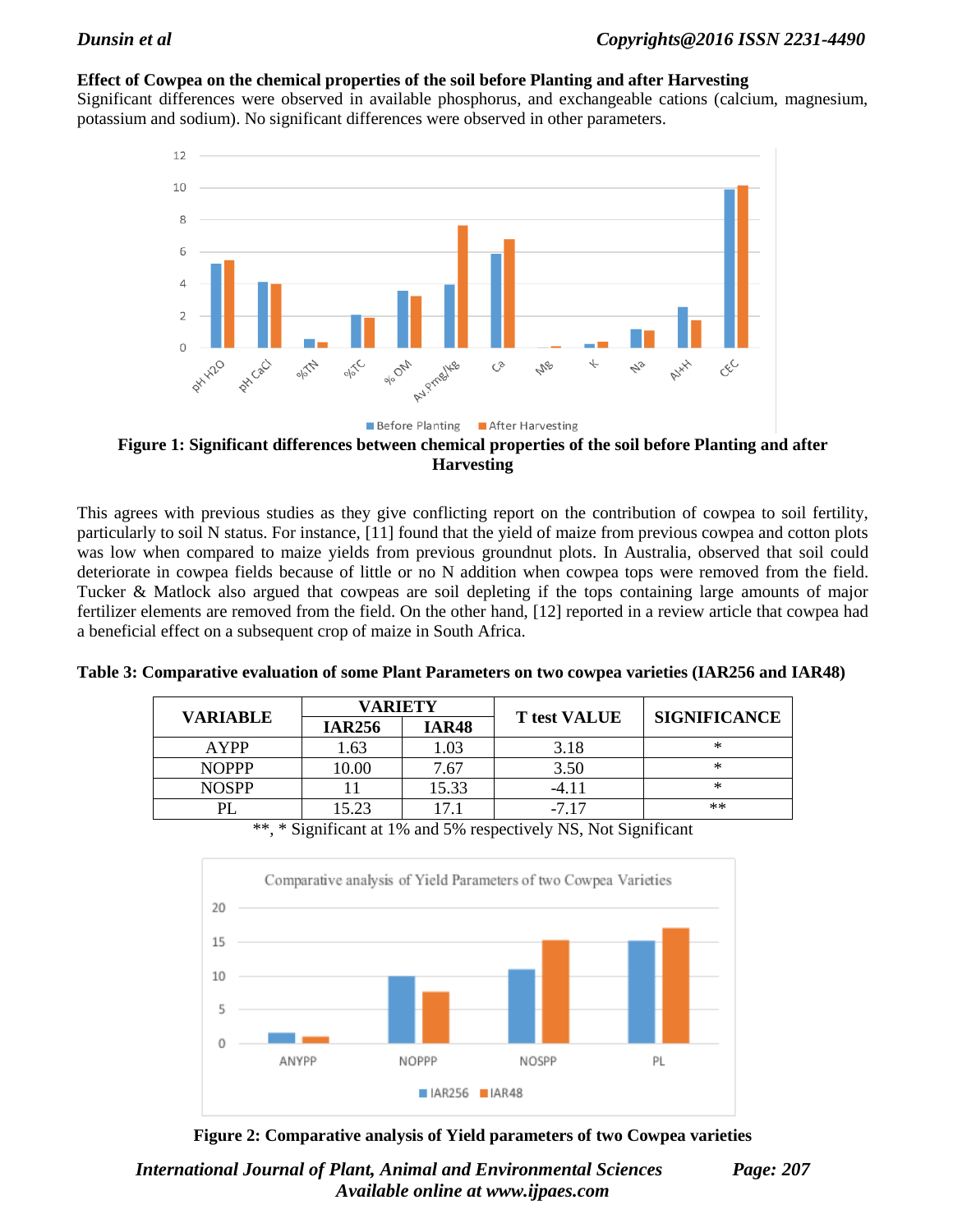Results presented in Table 3 indicated that there was significant difference for all the yield parameters taken at harvest. Variety IAR 2.5.6 produced the highest average yield per plot and was significantly higher (P<0.05) than variety IAR48. This implies that the total yield of variety IAR2.5.6 is significantly higher than variety IAR48. Also, Variety IAR 2.5.6 produced the highest number of pod per plant (NOPPP), showing higher significance (P<0.05) than variety IAR48. The number of seeds per pod (NOSPP) for variety IAR48 was significantly higher (P<0.05) than variety IAR 2.5.6, it also showed observable higher numerical difference. Variety IAR48produced the highest pod length and was significantly higher (P<0.01) than variety IAR48.From the chart above, it also showed observable higher numerical difference.

#### **CONCLUSION**

The results of this study show that there were varying performance indices between both cowpea varieties. Significant differences in grain yield of the varieties indicate that, recommendations for cowpea varietal selection could be based on expected yield goals. The results indicate field based empirical evidence that, variety IAR 2.5.6 is superior in terms of yield performance on lateritic soils of Landmark University, Omu-Aran, in a derived savannah agro-ecological zone of Nigeria. It is therefore recommended over IAR 48 for producers if the expected goal is to achieve higher yields. Also, variety IAR 48 showed higher significant difference over IAR 2.5.6 in some of the growth parameters. At 10WAP, variety IAR 48 had higher leaf number, and at harvest it was significantly higher in Pod length and number of seeds per pod (NOSPP).

It is also recommended that the propagation of cowpea in improving soil fertility status should be employed in an integrated soil fertility improvement system by returning the crop residues to the soil.

#### **REFERENCES**

- [1] Hossner LR, Juo ASR 1999. Soil Nutrient Management for Sustained Food crop Production in Upland Farming Systems in the Tropics. Juo Soil and Crop Sciences Department College Station Tennessee 77843, USA. Retrieved from http//www.agnet.org
- [2] FAO 2001. Soil Fertility Management in Support of Food security in Sub-Saharan Africa. Available on ftp://ftp.fao.org/agl/agll/docs/foodsec.pdf Nigeria
- [3] Bourman RP, Ollier CD 2002. A critique of the Schellmann definition and classification of laterite. Catena 47: 117-131.
- [4] Raychaudhuri SP 1980. The occurrence, distribution, classification and management of laterite and lateritic soils. Coh. O.R.S.T.0 M, sér. PMol 18: 249-252.
- [5] Buol SW, Cook MG 1998. Red and lateritic soils of the world: Concept, potential, constraints and challenges. Red and lateritic soils-Volume-1: Managing red and lateritic soils for sustainable agriculture, p: 49-56.
- [6] Sehgal JL, Challa O, Thampi CJ, Maji AK, Bhushana SRN 1998. Red and lateritic soils of India. In Red and lateritic soils-Volume-2 Red and lateritic soils of the world p: 1-18.
- [7] Agboola SA 1979. An Agricultural Atlas of Nigeria. Oxford University Press p: 29-31.
- [8] Adaji MJ, Olufala OO, Aliyu L 2007. Effect of intra-row spacing and stand density on the growth and yield of cowpea (Vigna unguculata (L.) Walp).
- [9] Adjei-Nsiah S, Kuyper TW, Leeuwis C, Abekoe MK, Cobbinah J, Sakyi-Dawson O, Giller KE 2008. Farmers' agronomic and social evaluation of productivity, yield and N2-fixation in different cowpea varieties and their subsequent residual N effects on succeeding maize crop. Nutr. Cycl. Agroecosyst 80: 199-209.
- [10] FAO 2006. Plant nutrition for food security, a guide for integrated nutrient management. FAO Fertilizer and Plant Nutrition Bulletin. No.16: p 121, Rome, Italy.
- [11] Jones MJ 1974. Effects of previous crop on yield and nitrogen response of maize at Samaro, Nigeria.
- [12] Sellschop JPF 1962. Cowpeas, Vigna unguiculata (L.) Walp. Field Crop Abstr 15: 259-266.